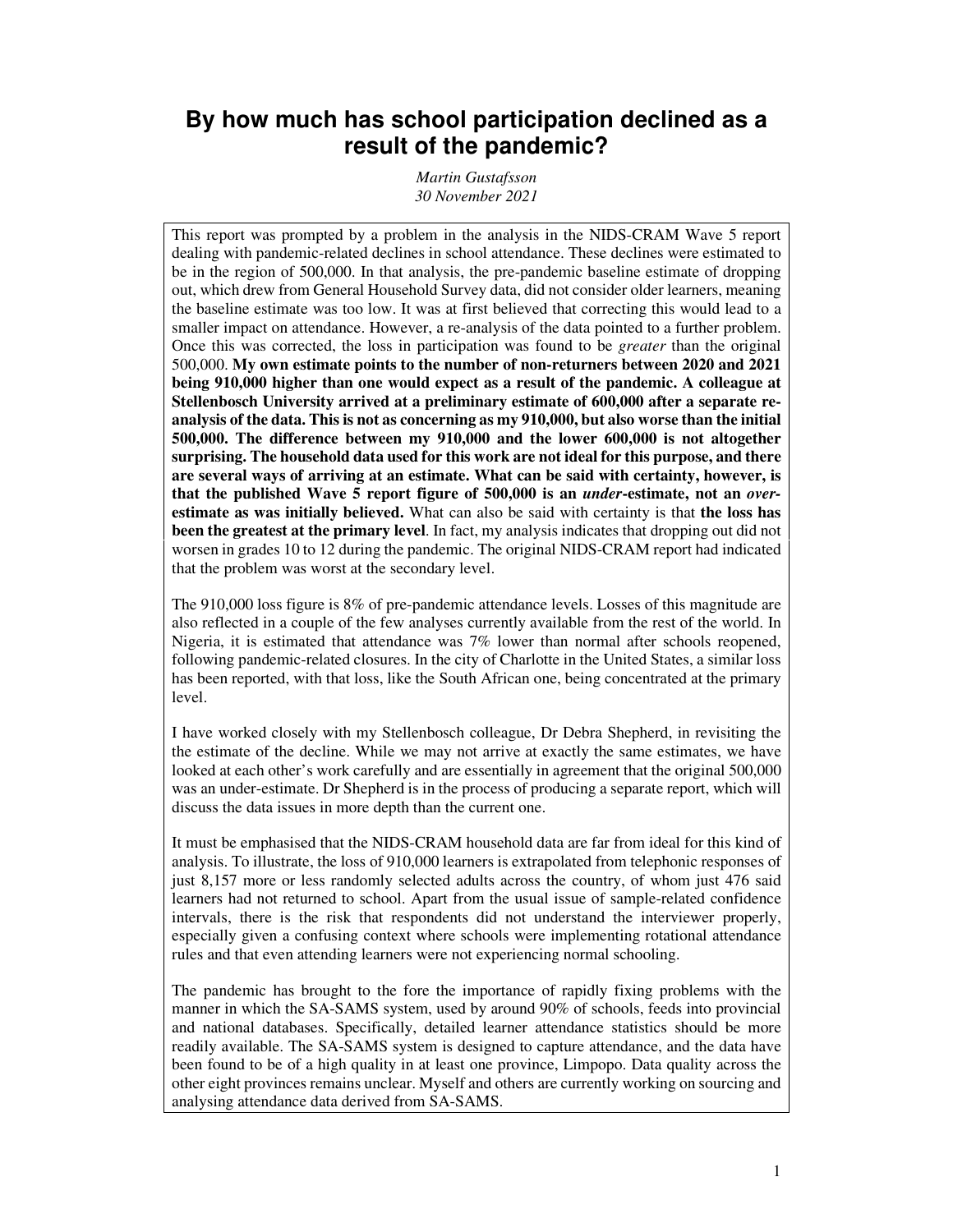# **What the original NIDS-CRAM Wave 5 report of July 2021 found**

The original report, by Shepherd and Moholwane (2021) and published in July 2021, concluded that there was "an increase in the number of absent learners of approximately 400,000-500,000 when compared to 'normal' times" (from the executive summary).

The report moreover explained that its point of departure that before the pandemic, specifically in 2018, around 231,233 learners would not return to school between one year and the next (p. 11). The source for this was the 2018 General Household Survey. However, this figure reflects the situation for learners aged 7 to 17 only. What is not taken into account is that by April of any recent pre-pandemic school year, 9% of learners are aged 18 and above. This is from analysis of the DBE's national learner database. The percentage applies to April, because the NIDS-CRAM Wave 5 data were collected in April, and the percentage would change slightly according to the month of the year, as the birthdays of learners occur. One can expect high levels of dropping out among these older 9% of learners. However, the problem is that the GHS, unlike the NIDS-CRAM data, does not ask whether learners left school in the last year. It simply asks whether household members are currently attending school or not.

### **A reasonable estimate of learners dropping out per year before the pandemic**

As will become clearer below, it is advantageous to use a household dataset from before the pandemic as a point of comparison. This is because the NIDS-CRAM data is household data. Using DBE data collected from schools would be an alternative, but then the problem arises that there is no information on certain household characteristics, making comparison to NIDS-CRAM statistics difficult.

The question is whether there is a way to use the GHS data to estimate how many learners leave school between one year and the next, even though the GHS does not ask this question. A key contribution of the current report is a proposal for doing this.

The 2019 GHS data are used, and not the 2018 data, as this more recent pre-pandemic dataset recently became available.

Using the 2019 GHS data, I conclude that around 370,000 learners left the schooling system per year before the pandemic. This considers only departures from grades 1 to 11. It is assumed that someone leaving Grade 12 is not a dropout, even if that person did not pass the National Senior Certificate examinations.

#### **How one arrives at 370,000 pre-pandemic non-returners using the 2019 GHS**

Figure 1 below shows the number of school-based learners per age in the 2019 GHS. It also provides two sets of estimates of the out-of-school, by age. Curve (a) assumes anyone who is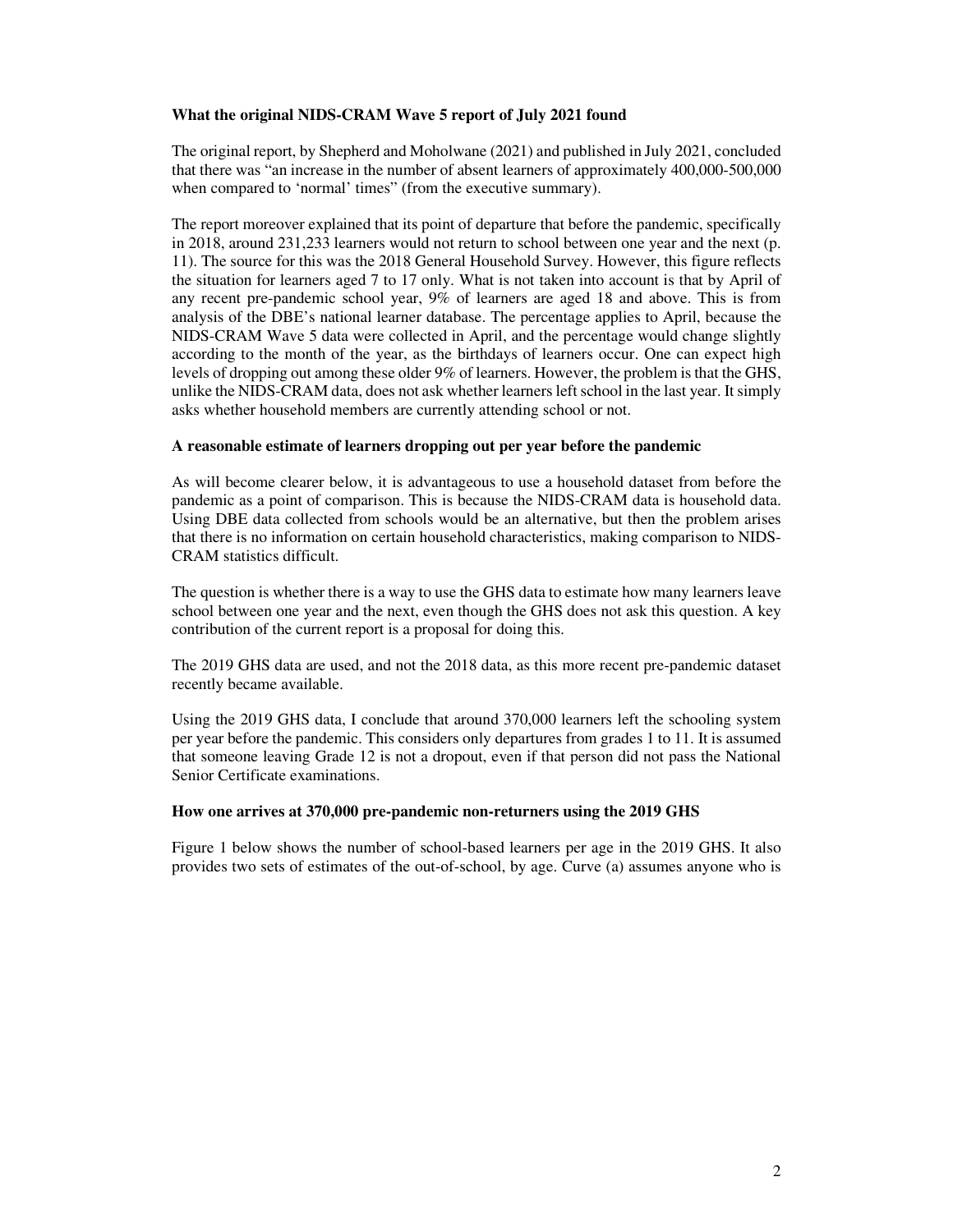not enrolled in *any* education institution *and* who is not earning a wage, is 'out-of-school'. Curve (b) provides higher figures as wage-earners are counted as the 'out-of-school'.



**Figure 1: Out-of-school and enrolments by age** 

Apart from (a) and (b), a third calculation was also undertaken, which was like (b) but with the assumption that someone in adult education should also be considered out-of-school. This third approach yielded results which were almost indistinguishable from (b), and is thus not used in the discussion that follows.

An age-specific dropout rate is calculated, using just the statistics behind Figure 1. How this is done is explained with reference to those aged 18 in 2019. The number of people not in education aged 18 in 2019 is 224,916, according to the GHS weights – curve (b) is used here. For age 19 it is around 392,624. There is thus an increase per year for those aged 18 in the base year of 167,708, assuming that patterns do not change much over time. The number of 18-yearolds enrolled in grades R to 12 in a school (not the equivalent level in, say, a college) in 2019 was 570,338 – the green curve. The percentage of 18-year-old school learners becoming outof-school the next year, assuming the next year is a normal non-pandemic year, is thus assumed to be 29% (167,708 over 570,338).

The next step was to randomly make a percentage of 18-year-olds enrolled in grades 1 to 11 in the 2019 GHS drop out. Exactly how this was done is shown in the code appearing in the appendix. Instead of the 29% referred to above,  $23\%$  was used. This  $23\%$  is what one obtains if one does the calculation using only households with members aged 7 to 17. The analysis needed to be limited to such households, for the appropriate comparison with the NIDS-CRAM data to be made. This compromises the explanation here a bit, but is the route to take if ultimately the aim is to compare to NIDS-CRAM. If one multiplies 23% by the number of 18 year-olds *in just grades R to 11,* one arrives at around 78,000 non-returners. This 78,000 for 18-year-olds is reflected in curve (b) in Figure 2 below. If such figures across ages 7 to 24 are added, the total one obtains is around 390,000. Each run of the method produces slightly different statistics as the GHS contains not individuals in the population, but sampled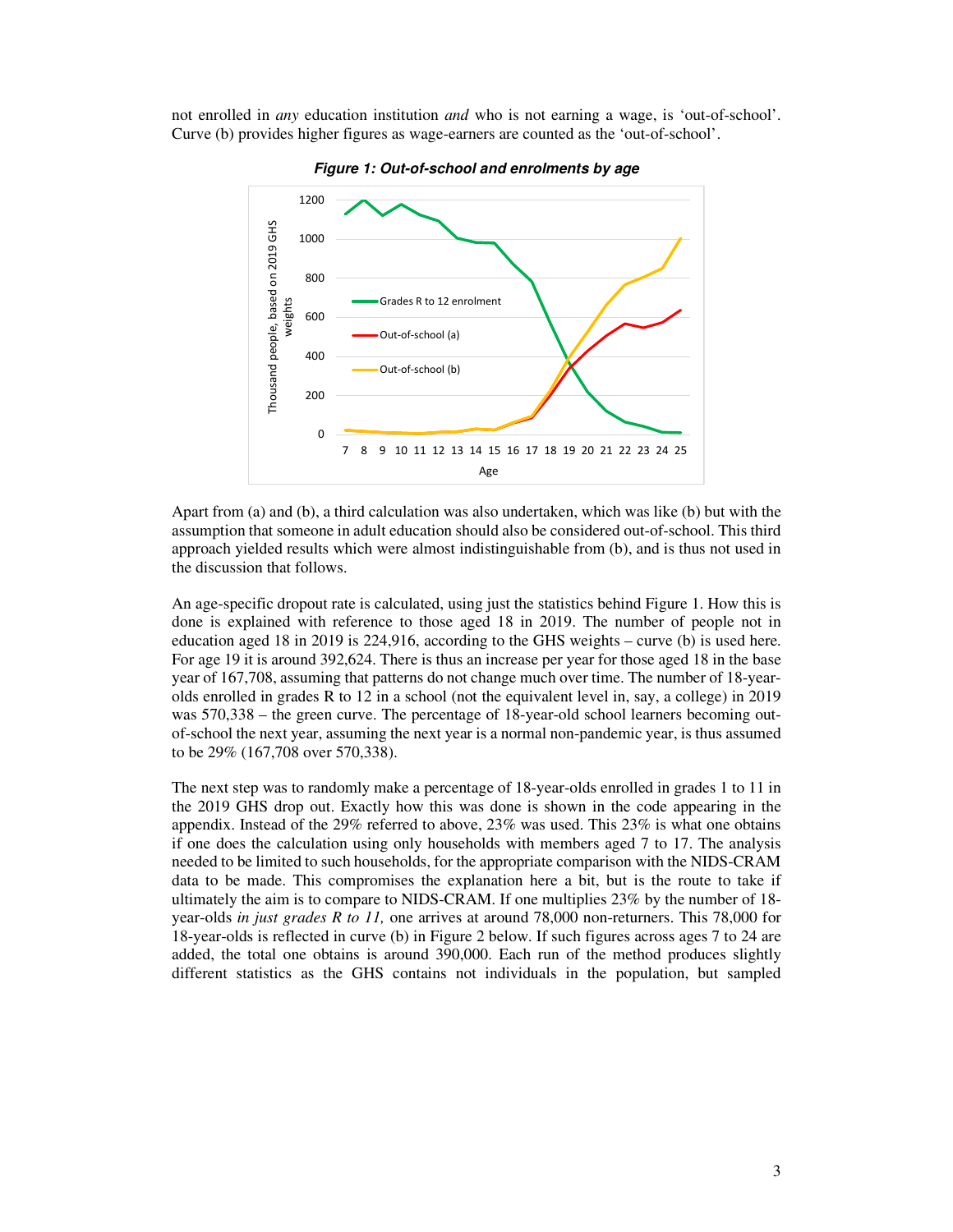individuals who each represent several hundred people in the population. In the method described here, sampled individuals were not divisible.





The problem with the 390,000 figure, however, is that GHS weights exaggerate the size of the population slightly. Comparison of GHS weight totals for GHS learners to official enrolment figures indicates that actual figures are around 95% of GHS totals. The 390,000 must thus be reduced to 370,000.

A figure of 370,000 roughly agrees with what we know about non-completion of schooling in the country. In recent years, around 400,000 learners a year leave school before entering Grade 12. Around 30,000 of those who never enter Grade 12 move into a TVET college each year, though the exact number, and the associated delays, are not well-documented. A further 30,000 enter ABET Level 4 training, which is the equivalent of Grade 12<sup>1</sup>. That leaves around 340,000 youths, not very far from the 370,000.

## **The method behind the 910,000 attendance decline figure**

The next step was compare GHS patterns to NIDS-CRAM Wave 5 patterns, and to arrive at a conclusion around the reduction in enrolments associated with the pandemic.

The discussion begins with the NIDS-CRAM data.

The critical question in the Wave 5 survey is the following: 'For learners in your household who have not yet returned to school, what grades are they doing?' The respondent can provide up to seven 'Yes' responses, each attached to a grade in the range R to 12. This question is only asked to adults who are in households where there are household members aged 7 to 17. An obvious risk with the question lies in the fact that it is not completely clear if grade refers to the grade of the learner in the previous year, or in the current year.

The point of reference for having returned is fairly clearly the 2020 school year, as shortly before the question mentioned above, another question is asked: 'How many young people in your household were attending school (Grade R-12) before schools closed in March last year?'.

<sup>&</sup>lt;sup>1</sup> Gustafsson, 2020.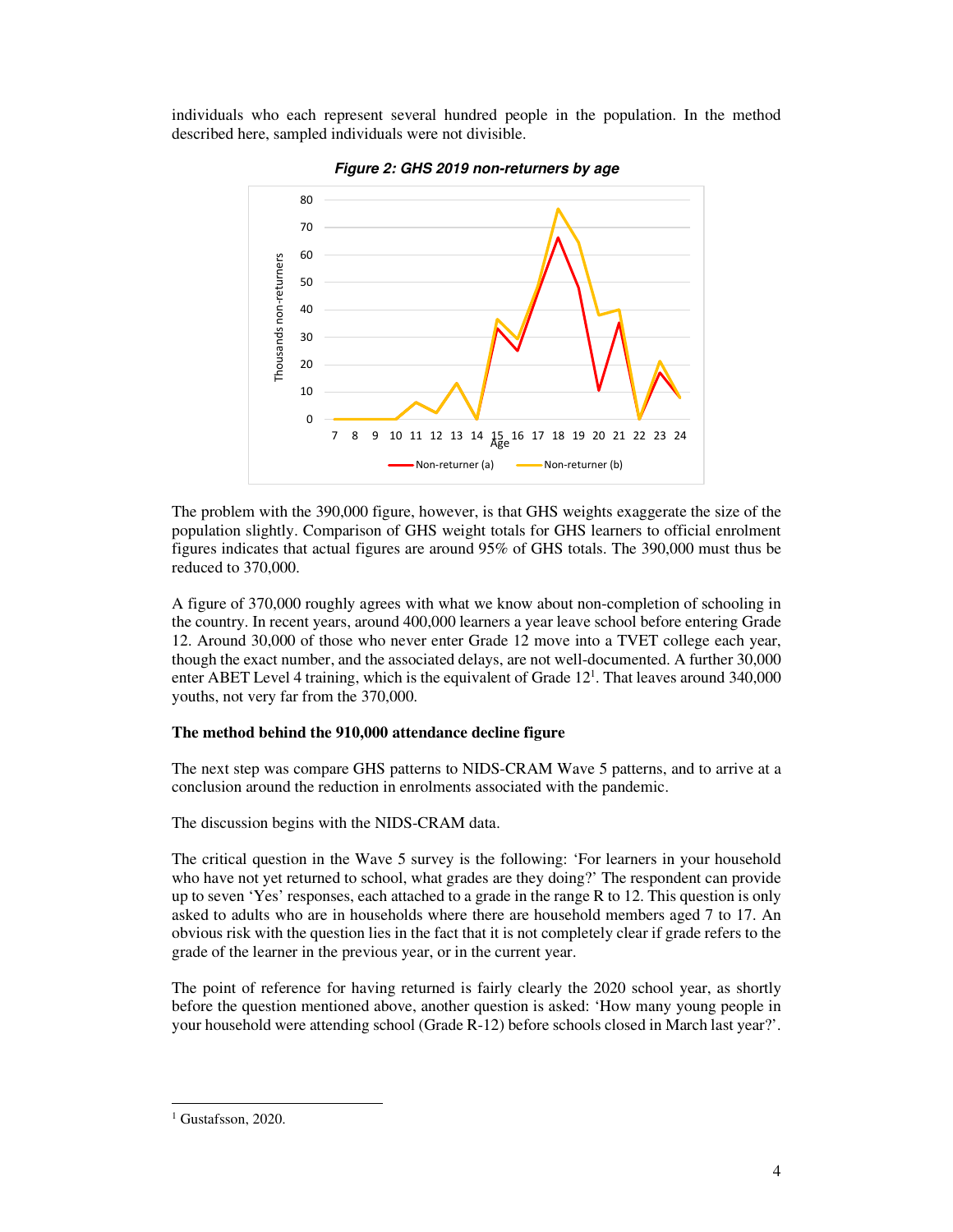The respondent is thus likely to compare attendance in the current year with attendance in the previous year.

The left-hand vertical axis of Figure 3 below refers to the percentage of adults aged 18 and above in the population, *not to household heads* (though respondents may happen to be household heads). The NIDS-CRAM sample is essentially a random sample of South African adults. The metadata advises the following (Ingle *et al*, 2021: 9):

…when discussing employment losses, a researcher should note: "These results are for a broadly representative sample of South African adults from 2017, who were re-interviewed in 2020 for NIDS-CRAM."

This clearly makes it possible for two or more NIDS-CRAM respondents to be from the same household.

Furthermore, the denominator for the left-hand vertical axis is adults from households where there are members aged 7 to 17. A household with just a 19-year-old Grade 11 learner would thus not be included in the analysis, for instance.



**Figure 3: Comparing GHS 2019 to NIDS-CRAM 2021** 

What is immediately striking about the NIDS-CRAM curve in Figure 3 is that 1.5% to 2.0% of adults say someone in the household at the primary level has not returned to school. Under normal circumstances, this percentage would be extremely close to zero. It would have to be close to zero, or historical attendance rates which are around 98%, *and do not decline as age increases*, would not be possible – see for instance Department of Basic Education (2019: 6).

The red and orange GHS curves in Figure 3 draw from the GHS analysis described above, and mimic as closely as possible the methodology behind the NIDS-CRAM curve. To achieve this, first all households which did not have household members in the age range 7 to 17 were discarded. Secondly, all adults aged 18 and above from such households in the GHS were selected as units of the analysis. Clearly, a household could have more than one selected adult. Thirdly, if for instance it had been found, through the random process described previously, that a Grade 10 learner in 2019 had become a non-returner the next year, and if in the same household there was another Grade 10 learner who was a *returner*, then the assumed response for the other learner was 'non-returner', not 'returner'. This mimics the NIDS-CRAM data, where a respondent would say 'Yes' to Grade 10 if *any* Grade 10 learner in the household had not returned, regardless of whether there was *another* Grade 10 learner who *had* returned.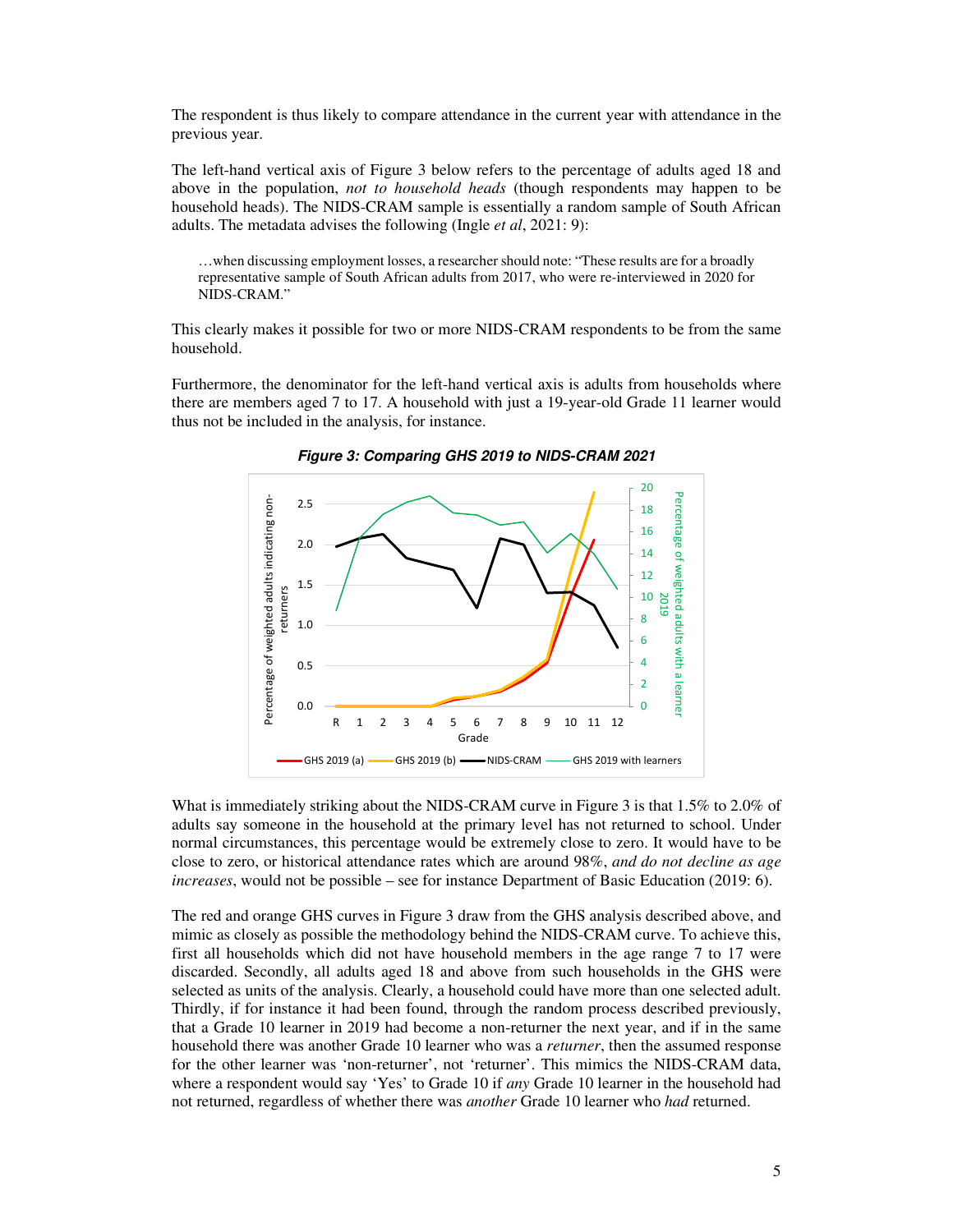How common is it find two learners in the same household and grade in the GHS? Is is fairly common, and probably more common than one may think. For any single grade, in the case of around 6% households there is more than one learner in that grade. This 6% statistic does not vary much by grade.

It was thus assumed that in both the NIDS-CRAM data and the GHS data, if one learner in a grade had not returned, the same applied to the other learner. The latter may of course not be true. If it was true half of the time, then the estimate of the number non-returners would be around 3% higher than it should be.

The last thing that must be explained is the green curve in Figure 3, which should be read against the *right*-hand vertical axis. This curve indicates, for instance, that around 16% of South African adults living in households with members aged 7 to 17 would respond 'Yes' to the question of whether there was a Grade 6 learner in the household in 2019. The green curve draws from the GHS data.

If we know the actual enrolment in a grade, then the percentages represented in Figure 3 can be used to deduce the decline in attendance in that grade as a result of the pandemic. Grade 7 is used to illustrate the calculation. There were around 1,018,000 Grade 7 learners in 2019, according to the DBE's *2019 School Realities* publication (this includes public and independent schools). The green curve in Figure 3 reflects 16.6% for Grade 7. This 16.6% can be said to represent the 1,018,000 Grade 7 learners, because we make the reasonable assumption that all learners are in households that have adults, and the green curve represents responses from all adults (at least within households with members aged 7 to 17). The decline in the Grade 7 attendance level is represented by the vertical gap between the black and orange curves. For Grade 7 this would be  $2.1\%$  minus  $0.2\%$ , or 1.9. If we divide 1.9 by 16.6, we obtain 11.4%. The decline in Grade 7 attendance resulting from the pandemic was 11.4% of 1,018,000, or 115,000.

The orange curve (b) is used, meaning it is assumed that a NIDS-CRAM respondent considers someone who left, say, Grade 10 and found work to be a 'non-returner'. It is clear from Figure 3 that whether one uses the (a) or (b) curve makes hardly any difference.

One key assumption made is that the Grade 7 percentages would not be that different if households with *any* learners, and not just households with members aged 7 to 17, were considered.

Repeating the Grade 7 calculation across grades 1 to 11 produces a total of 938,000. The total becomes 1,121,000 if Grade R is included. The grades 10 and 11 results are negative, so these were changed to zero. Non-returning learners is in fact worse *before* the pandemic than during the pandemic for these grades – the black curve lies below the orange curve.

The 938,000 figure is an over-estimate insofar as it assumes that where one learner in the household had not returned, any other learners from the same household and in the same grade would also not have returned. If we assume that this is true only half of the time, and that when there is not just one learner per household and grade, the number is always two, then we should adjust 938,000 by 100 over 103. This gives a total of around 910,000. This 910,000 is 8% of the pre-pandemic grades 1 to 11 enrolment level.

In these calculations, the Grade 12 point for NIDS-CRAM has been ignored. Even if one were to take it into account in some way, this would not change the finding that the enrolment declines are concentrated *at the primary level.* Of the 910,000, the primary grades 1 to 7 level accounts for 758,000 of the lost learners.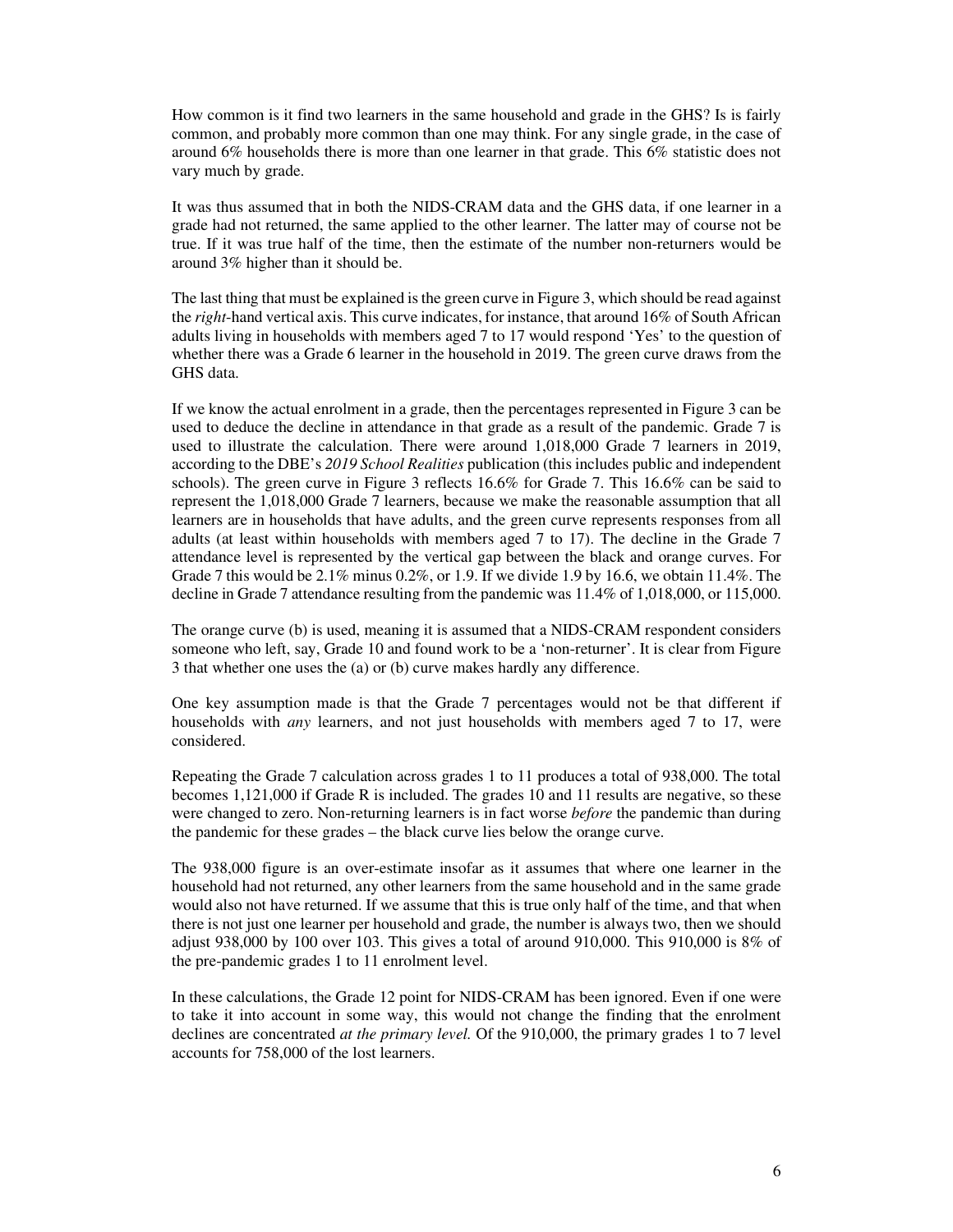The original Wave 5 NIDS-CRAM report had indicated that the drop in attendance was worst at the secondary level. The re-analysis of the data described here makes it clear that the problem was worst at the primary level.

It should be emphasised that the total number of NIDS-CRAM respondents behind the denominator of the black curve in Figure 3 is just 8,157. The numerator, in the sense of respondents saying they had non-returners in some grade, is just 476 people. In addition, adults were interviewed telephonically, which has limitations relative to face-to-face interviews, and the sample design is moreover particularly complex. The data are clearly only useful for drawing very broad conclusions, such as that the decline in enrolments is around 900,000, and could be in the range of 700,000 to 1.1 million. Such a wide range is driven not just by the sample size, but by the possibility that telephonic responses are not strictly in line with the question. In particular, it is very possible that some respondents answered 'Yes' to 'have not yet returned to school' if learners in the household were attending irregularly, in the context of the widespread use of rotational attendance rules applied by schools to reduce over-crowding. Irregular attendance is of course not the same as having dropped out of school entirely.

# **What about enrolment trends and the situation in other countries?**

A recently released report compared *enrolments*, which is not the same as *attendance*, between the start of the 2020 and 2021 school years (Department of Basic Education, 2021). That report found enrolments declining by just 46,000. However, like the NIDS-CRAM data, that report found the largest loss to be at the primary level. In fact, at the Grade 12 level, enrolment is particularly high in 2021, and 20% higher than it was at the start of 2020.

It is quite possible that the pandemic caused a relatively small decline in enrolments, but a very large decline in actual attendance. Many learners may have been enrolled at the start of 2021, but then essentially not participated in schooling during the year.

The 8% decline in enrolment referred to above is not that unusual in the global context. There is still little analysis of the phenomenon in other countries, particularly developing countries. But a study from Nigeria, using data very similar to the NIDS-CRAM data, points to a decline in school attendance, after schools reopened, of 7% (Dessy *et al*, 2021: 24). In the city of Charlotte, in North Carolina in the United States, primary-level chronic absenteeism is reported to have risen by 7 percentage points, from 11% to 18% of enrolments, as result of the pandemic (Jordan, 2021: 2). In Charlotte, this deterioration has been far less serious at the secondary level. This is similar to what the NIDS-CRAM data reveal.

# **Efforts to improve the monitoring of learner attendance**

The ongoing monitoring of learner attendance is clearly very important in the context of the pandemic. This monitoring would be vastly improved if the feed from the school-level SA-SAMS system into provincial and national data warehouses were improved. This is not that difficult to achieve, and is currently being explored in the DBE. The SA-SAMS system is used by over 97% of schools in six provinces, the figures being a lower 94% in KwaZulu-Natal, 86% in Gauteng, and  $0\%$  in Western Cape (the latter uses a different system)<sup>2</sup>. What is not known yet is the quality of the daily learner attendance data in SA-SAMS in most provinces. However,

<sup>2</sup> Department of Basic Education, 2020: 57.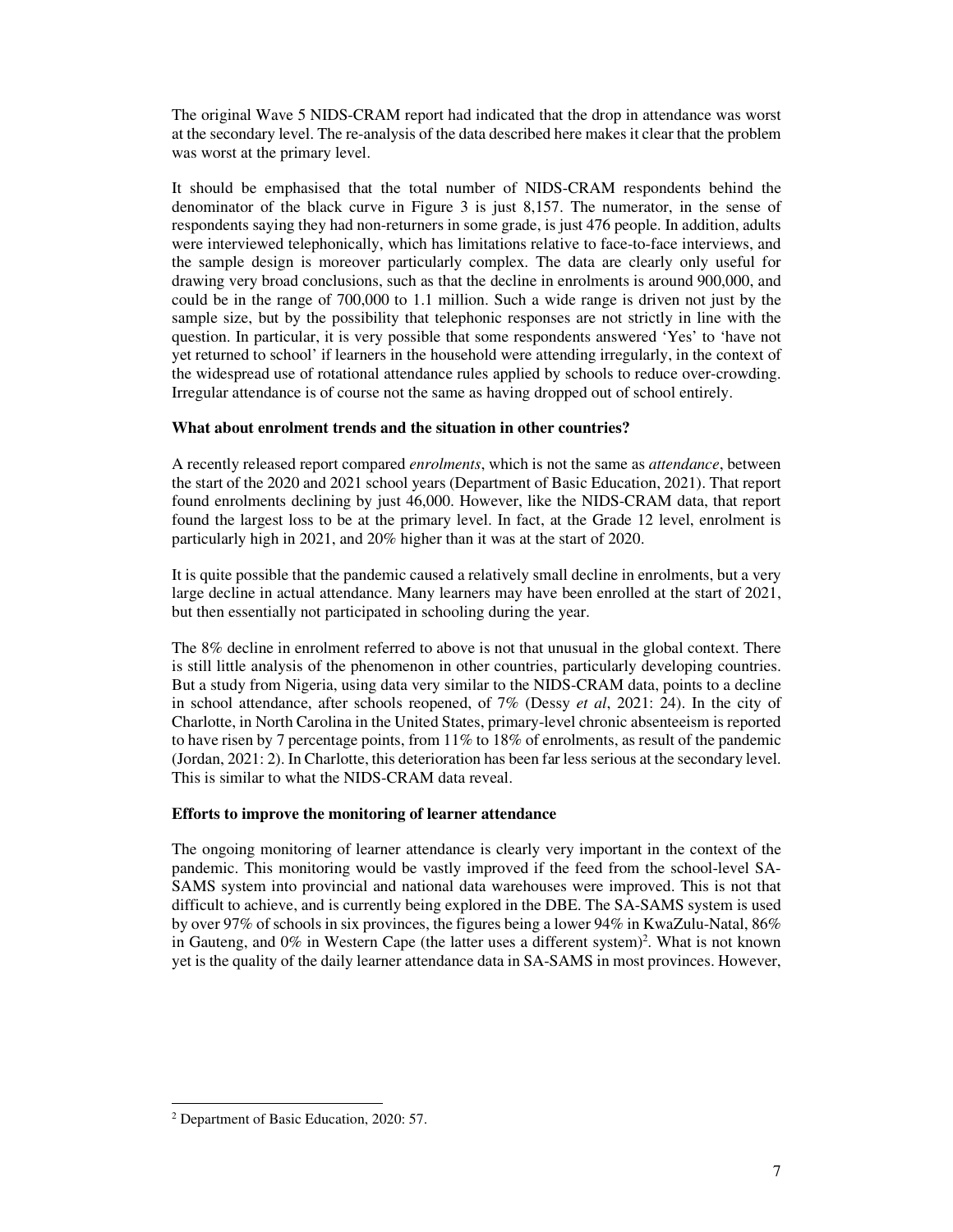this has been found to be extremely good in Limpopo, where attendance data were used to establish that menstruation cycles impact on female attendance (Van Biljon and Burger, 2019).

#### **\*\*\*\*\*\*\*\*\*\*\*\*\*\*\*\*\*\*\*\*\*\*\*\*\*\*\*\*\*\*\*\*\*\*\*\*\*\*\*\*\*\*\*\*\*\*\*\*\*\*\*\*\*\*\*\*\*\*\*\*\*\*\*\*\*\*\*\*\*\*\*\*\*\*\***

#### **References**

- Department of Basic Education (2019). *General Household Survey (GHS): Focus on schooling 2018*. Pretoria.
- Department of Basic Education (2021). *Impacts of the COVID-19 pandemic on school enrolments*. Pretoria.
- Dessy, S., Gninafon, H., Tiberti, L. & Tiberti, M. (2021). *COVID-19 and children's school resilience: Evidence from Nigeria*. Washington: World Bank.
- Gustafsson, M. (2020)*. Broadening second-chance Matric opportunities in the context of the COVID-19 pandemic*. Cape Town: Youth Capital.
- Ingle, K., Brophy, T. & Daniels, R. (2021). *Panel user manual: Release July 2021.* Cape Town: University of Cape Town.
- Jordan, P.W. (2021). *Present danger: Solving the deepening student absenteeism crisis.*  Washington: Georgetown University.
- Shepherd, D. & Mohohlwane, M. (2021). *The impact of COVID-19 in education more than a year of disruption*. Stellenbosch: NIDS-CRAM.
- Van Biljon, C. & Burger, C. (2019). *The period effect: the effect of menstruation on absenteeism of school girls in Limpopo*. Stellenbosch: University of Stellenbosch.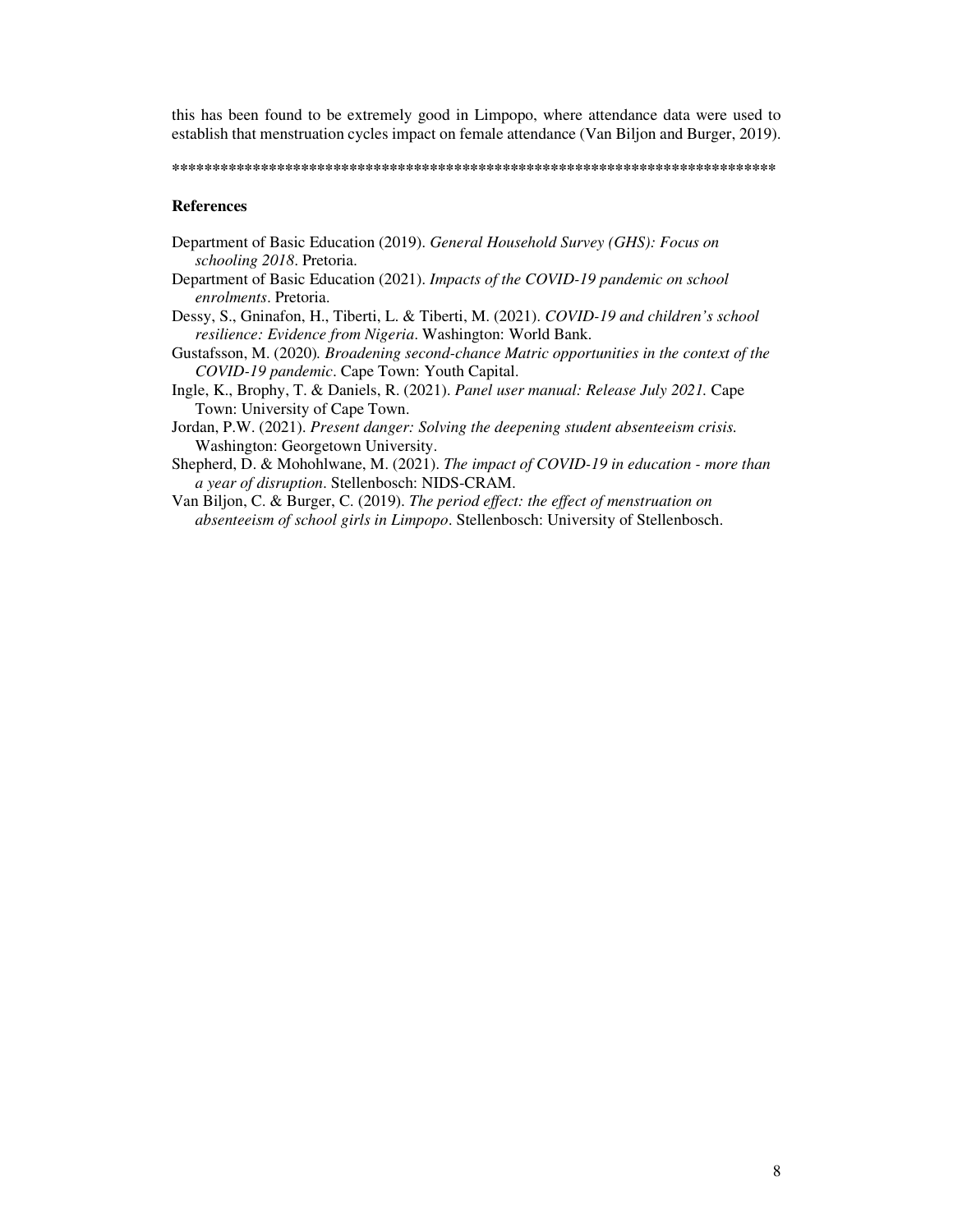#### **Annexure: Stata code used**

\* ARRIVING AT 370,000 PRE-PANDEMIC DROPOUTS PER YEAR

```
use "C:\My Documents\Resources (Data)\Statistics South Africa (StatsSA)\General Household Survey\2019\GHS-2019-PERSON_F1.dta", clear
keep ugnr age EDU_ATTEND EDU_EDUI EDU_GRDE LAB_WGE person_wgt

save "C:\My Documents\Numbercrunching\GHS\temp0.dta", replace // temp0.dta is all the data needed use "C:\My Documents\Numbercrunching\GHS\temp0.dta", clear gen temp = 1 if age>=7 & age<=17
by uqnr, sort: egen haschild = max(temp)
keep if haschild==1 contract uqnr drop _freq 
save "C:\My Documents\Numbercrunching\GHS\temp1.dta", replace // temp1.dta is the identifiers of those households containing members aged 7 to 17 use "C:\My Documents\Numbercrunching\GHS\temp0.dta", clear 
gen learners = person_wgt if EDU_GRDE>=0 & EDU_GRDE<=12 & EDU_EDUI==2 tabstat learners, stat(sum) format(%8.0f) // 13.7m 
tabstat learners if age>=7 & age<=25, stat(sum) format(%8.0f) by(age) // Used for Figure 1 graph 
tabstat learners if age>=7 & age<=25 & EDU_GRDE>=0 & EDU_GRDE<=11, stat(sum) format(%8.0f) by(age) // Used for Figure 1 graph gen nonreturn1 = person_wgt if EDU_ATTEND==2 & LAB_WGE!=1
gen nonreturn2 = person_wgt if EDU_ATTEND==2

gen nonreturn3 = person_wgt if EDU_ATTEND==2 | EDU_EDUI==3 
tabstat nonreturn* if age>=7 & age<=25, by(age) stat(sum) // Used for Figure 1 graph merge m:1 ugnr using "C:\My Documents\Numbercrunching\GHS\temp1.dta"
keep if merge==3
drop merge

collapse (sum) nonreturn* learners if age>=7 & age<=25, by(age) 
save "C:\My Documents\Numbercrunching\GHS\temp2.dta", replace use "C:\My Documents\Numbercrunching\GHS\temp2.dta", clear keep age nonreturn* forvalues i = 1 / 3 {

 rename nonreturn`i' nonreturn`i'next } 
replace age = age - 1 
merge 1:1 age using "C:\My Documents\Numbercrunching\GHS\temp2.dta" drop merge
forvalues i = 1 / 3 {

 gen dropout`i' = (nonreturn`i'next - nonreturn`i') / learners }
```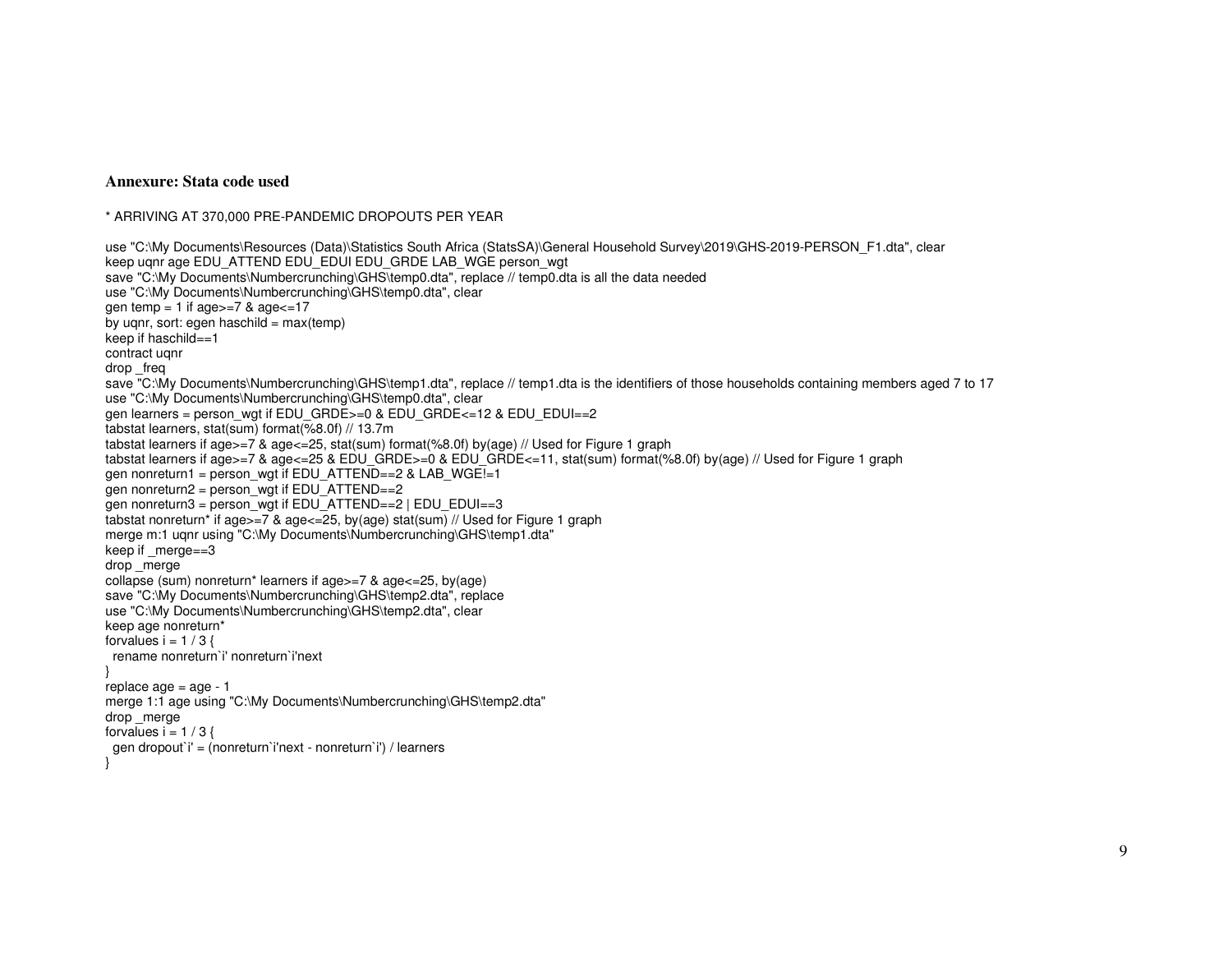keep if age>=7 & age<=24 save "C:\My Documents\Numbercrunching\GHS\temp2.dta", replace // temp2.dta is a small table with age-specific 'dropout rates' use "C:\My Documents\Numbercrunching\GHS\temp0.dta", clear merge m:1 age using "C:\My Documents\Numbercrunching\GHS\temp2.dta" drop merge keep if EDU\_GRDE>=0 & EDU\_GRDE<=11 & EDU\_EDUI==2 save "C:\My Documents\Numbercrunching\GHS\temp3.dta", replace // temp3.dta has an obs for every grades R to 11 learner from temp1.dta forvalues  $a = 7 / 24$  { use "C:\My Documents\Numbercrunching\GHS\temp3.dta", clear keep if age==`a' gen myrand =  $uniform()$  sort myrand gen running = sum(person\_wgt) egen tot =  $sum(person_wqt)$ gen  $prop = running / tot$ forvalues  $i = 1 / 3$  { gen innext`i' = cond(prop<dropout`i', 0, 1) } if `a'!=7 { append using "C:\My Documents\Numbercrunching\GHS\temp4.dta" } save "C:\My Documents\Numbercrunching\GHS\temp4.dta", replace // temp4.dta is temp3.dta with simulated dropping out added, and just ages 7 to 24 retained } use "C:\My Documents\Numbercrunching\GHS\temp4.dta", clear forvalues  $i = 1 / 3$  { gen outnext`i' = cond(innext`i'==1, 0, person\_wgt) } merge m:1 uqnr using "C:\My Documents\Numbercrunching\GHS\temp1.dta" tabstat outnext\* learners, stat(sum) by(age) // Used for Figure 2 graph tabstat outnext2 if age==18, stat(sum) // Around 77,000 tabstat outnext2, stat(sum) // Repeated run provides figure of around 390,000. 95% of this is taken, to deal with GHS over-weighting, producing the 370,000 tabstat outnext2 if merge==3, stat(sum) // Repeated run provides figure of around 315,000 \* GETTING THE NECESSARY NIDS-CRAM STATISTICS

use "C:\My Documents\Resources (Data)\SALDRU\CRAM Wave 5\NIDS-CRAM\_Wave5\_Anon\_V1.0.0.dta", clear merge 1:1 pid using "C:\My Documents\Resources (Data)\SALDRU\CRAM Wave 5\derived\_NIDS-CRAM\_Wave5\_Anon\_V1.0.0.dta" drop merge merge 1:1 pid using "C:\My Documents\Resources (Data)\SALDRU\CRAM Wave 5\Link\_File\_NIDS-CRAM\_Wave5\_Anon\_V1.0.0.dta" drop merge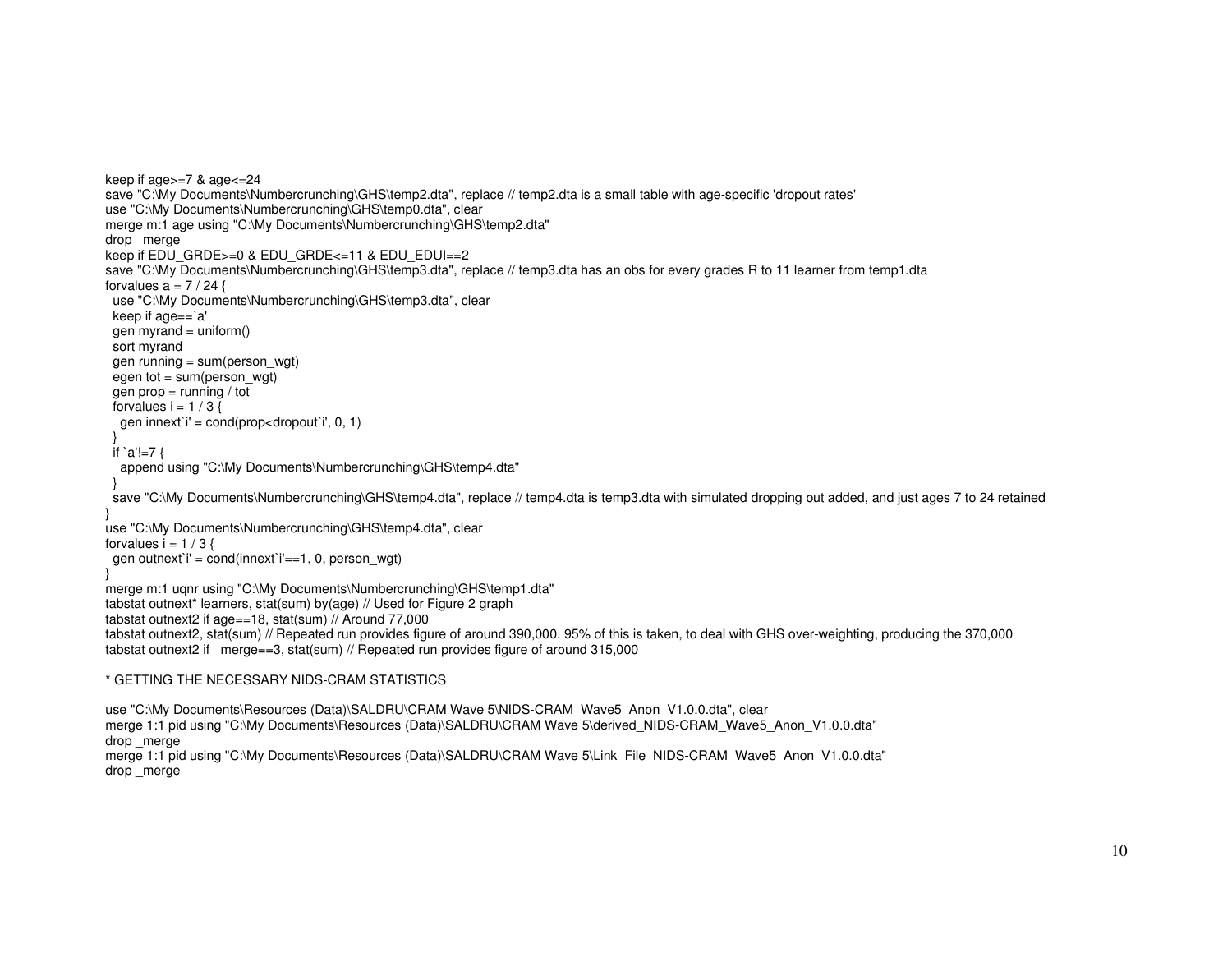```
recode w5_nc_no7to17res (0=0)(1/11=1)(.=-1), gen(childstatus)
forvalues g = 0 / 13 {
 gen noattp`g' = 0forvalues w = 1 / 7 {

 recode w5_nc_edunoatt2021lev`w' (-9/-8=13), gen(temp) replace noattp`g' = noattp`g' + 1 if temp==`g'
    drop temp  } } 
tabstat noattp* if childstatus==1 [aweight = w5_nc_pweight_s], col(stat) // Used for Figure 3 graph count // 8,157 
egen noattptot = rowtotal(noattp*) count if noattptot!=0 // 476 * PRODUCING COMPATIBLE STATISTICS USING GHS 2019 use "C:\My Documents\Numbercrunching\GHS\temp4.dta", clear 
merge m:1 uqnr using "C:\My Documents\Numbercrunching\GHS\temp1.dta" keep if _merge==3 drop merge
by uqnr EDU_GRDE, sort: egen tempcountl = count(_n)
egen temphhgrtag = tag(uqnr EDU_GRDE) 
codebook tempcountl if temphhgrtag==1 // If not 1, then nearly all 2 gen tempnot1 = cond(tempcount!=1, 1, 0)
tabstat tempnot1 if temphhgrtag==1, by(EDU_GRDE) // Around 6% drop temp* forvalues g = 0 / 11 {
 forvalues i = 1 / 3 {

 gen gr`g'_`i' = cond(EDU_GRDE==`g' & innext`i'==0, 1, 0)  } } collapse (max) gr*, by(uqnr) // The use of max means that where in the same household a Grade 10 learner is a non-returner while another is a returner, both are counted as
   non-returners, to mimic the NIDS-CRAM data. 
save "C:\My Documents\Numbercrunching\GHS\temp5.dta", replace // temp5.dta one obs per household, and grade-specific variables on whether a non-returner use "C:\My Documents\Numbercrunching\GHS\temp0.dta", clear 
merge m:1 uqnr using "C:\My Documents\Numbercrunching\GHS\temp1.dta" keep if merge==3
drop _merge 
keep if age>=18 & age<=120 
merge m:1 uqnr using "C:\My Documents\Numbercrunching\GHS\temp5.dta"
```